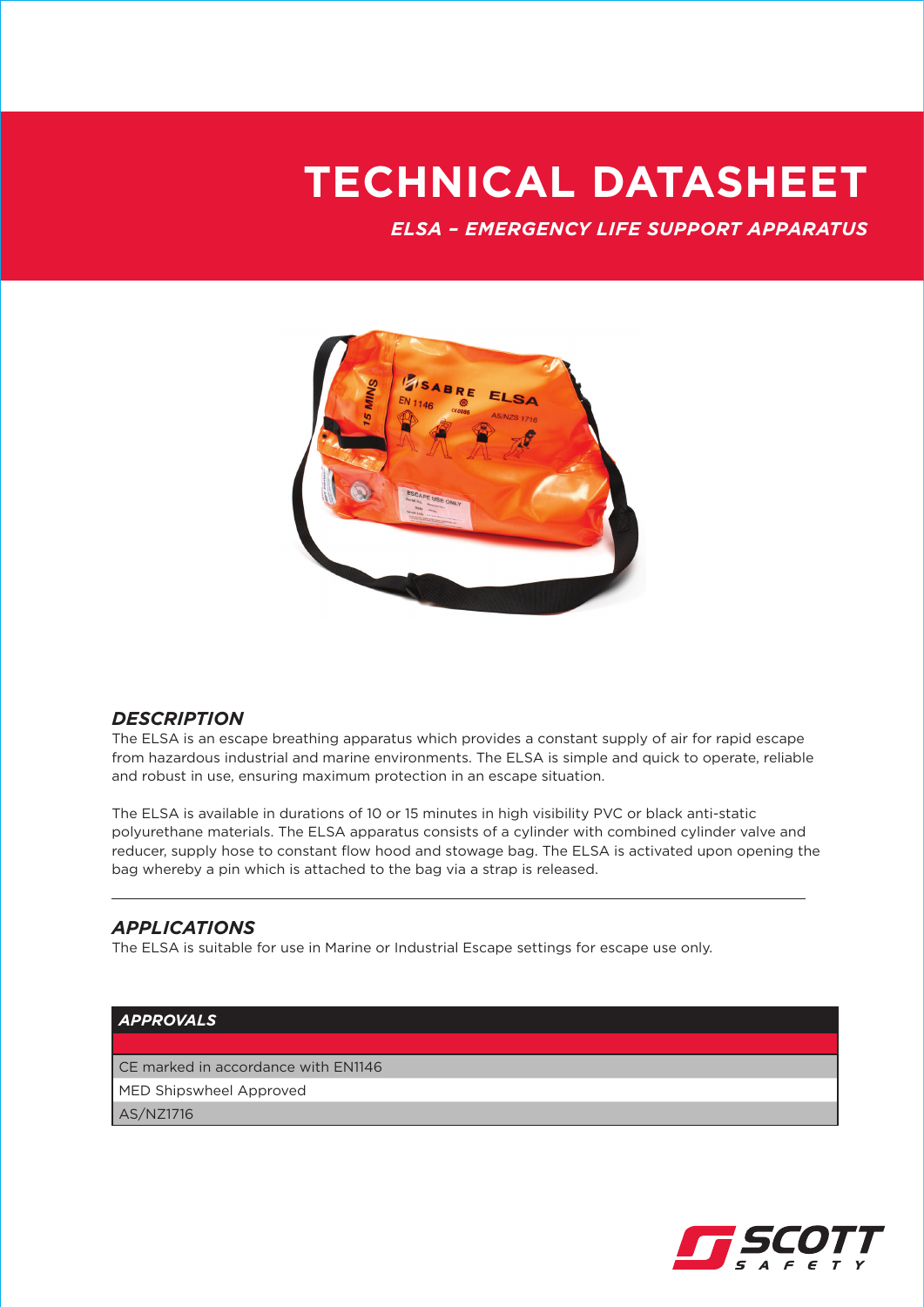# **TECHNICAL DATASHEET**

#### *MATERIALS*

| Pressure Reducing Valve        | <b>Nickel Plated Brass</b>                                             |
|--------------------------------|------------------------------------------------------------------------|
| Rust Tube                      | <b>Brass</b>                                                           |
| Reducing Valve Seat            | Polyamide (Nylon)                                                      |
| O-Rings                        | Nitrile, Silicone, EPDM, Viton                                         |
| Reducing Valve Springs         | Stainless Steel                                                        |
| <b>HP Pressure Gauge</b>       | Stainless Steel, Polycarbonate Lens                                    |
| <b>HP Pressure Gauge Cover</b> | Neoprene                                                               |
| MP Air Supply Hose Fittings    | <b>Nickel Plated Brass</b>                                             |
| Air Hood                       | Polyurethane coated viscose with clear PU visor                        |
| MP Air Supply Hose             | Chlorinated Polyethylene, fabric braid reinforcement,<br>Nitrile liner |
| Carrying Bag                   | PVC Coated Nylon (AntiStatic - Polyurethane)                           |
| <b>Strap Buckles</b>           | Polyamide                                                              |
| Cylinder                       | Steel                                                                  |

### *Carrying Bag*

The carrying bag is made of PVC coated nylon. This is coloured for high visibility and is both flame retardant and chemical splash resistant. There is an antistatic option for working in potentially explosive atmospheres and this is made of polyurethane. The bag can be worn across the chest, as a bandolier or worn with an optional waistbelt.

# *hood*

The constant flow hood is manufactured from polyurethane coated viscose. This is flame retardant and coloured for high visibility. This provides a stretch material for a comfortable fit combined with an elastomeric neck seal giving ease of donning over spectacles, beards and long hair. The optionally clear bubble visor is made from polyurethane. The mask has an exhale valve for increased performance and a compact ¼ mask reduced rebreathed CO2 levels.

# *MAINTENANCE/CLEANING/SERVICING*

N.B. - Cleaning should only be carried out as specified in the user instructions. Maintenance and Servicing must only be performed by trained personnel following the procedures in the Service and Maintenance manual.